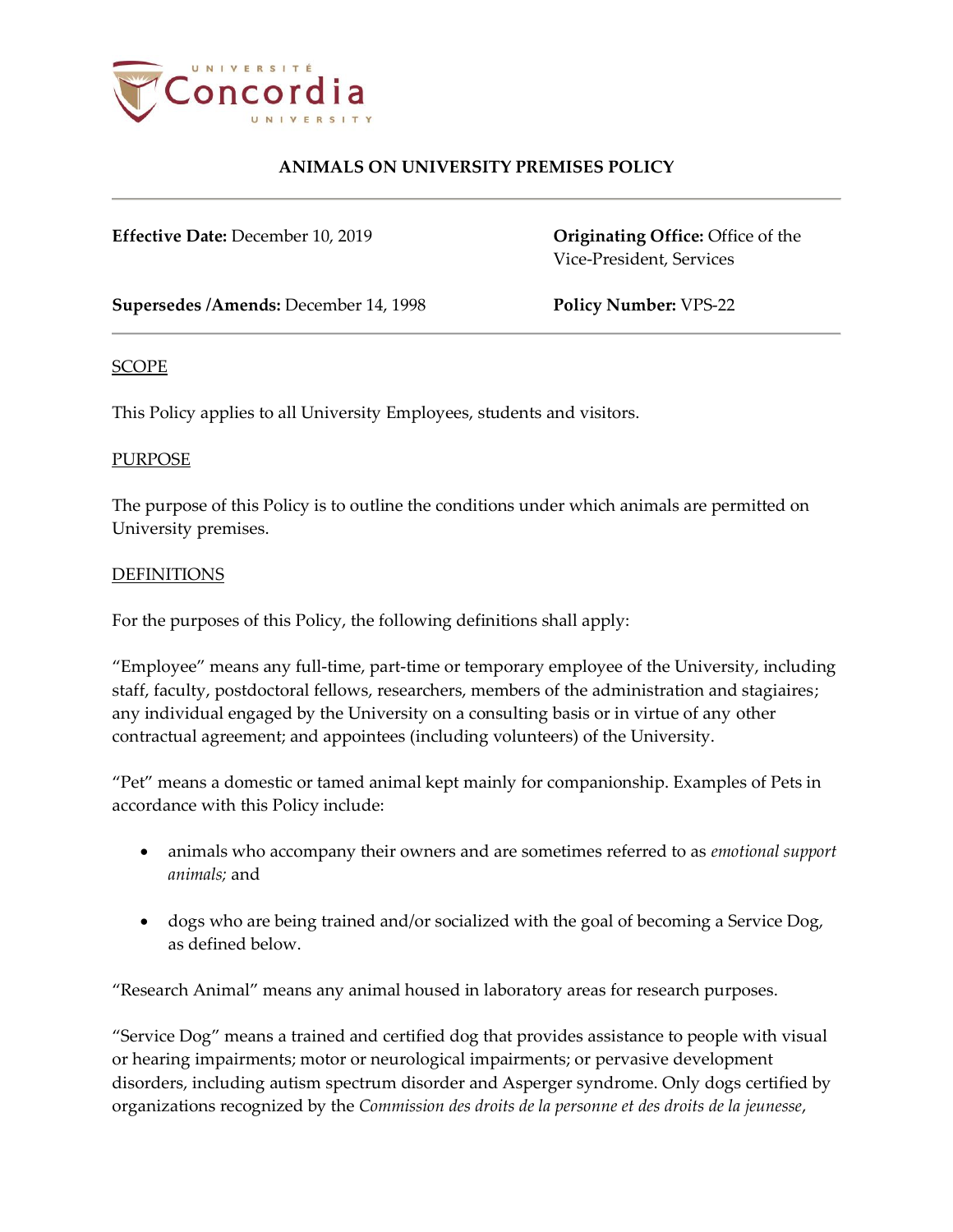

# **ANIMALS ON UNIVERSITY PREMISES POLICY**

Page 2 of 3

such as *Fondation Mira* and Lions Foundation shall be considered Service Dogs. For greater clarity, guide dogs shall be considered Service Dogs.

"University Premises" means any and all buildings owned or leased by Concordia University and all of the outdoor spaces or areas owned or leased by Concordia including, but not limited to, sports fields, laneways and parking lots. University Premises can be referred to as outdoor or indoor University Premises.

### POLICY

- 1. The presence of any animal on University Premises shall be controlled in order to maintain sanitation, respect health and safety regulations and reduce the risk of personal injury.
- 2. With the exception of Research Animals and Service Dogs, no other animals, including Pets, shall be permitted entry into any indoor University Premises.
- 3. Notwithstanding the restrictions set out in this Policy, the University may, from time to time and at its own discretion, hold sessions or programs offering encounters with Pets.

### Research Animals

4. Research Animals shall be permitted on the University Premises under the rules and protocols determined by the University Animal Care Facility and the pertinent laws and regulations governing animal research.

#### Service Dogs

- 5. The University recognizes and allows on all University premises, including the shuttle bus, Service Dogs as a means to palliate a disability or a disorder, a right protected by the *[Quebec Charter of Human Rights and Freedoms, CQLR, chapter C-12](http://legisquebec.gouv.qc.ca/en/showdoc/cs/C-12)*.
- 6. A University Employee, student or visitor who requires the assistance of a Service Dog shall contact **Environmental Health and Safety** to register their Service Dog.